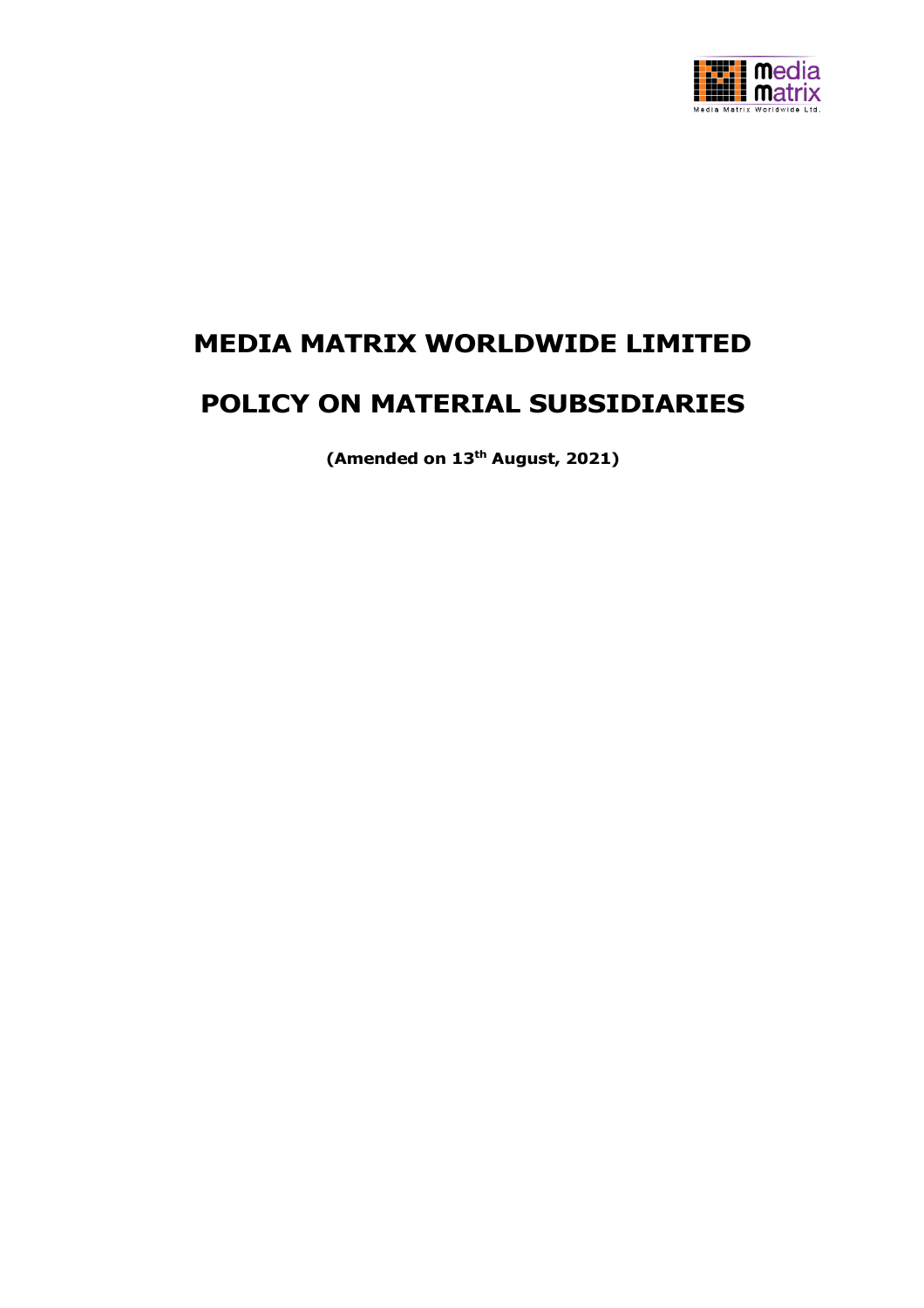

### **MEDIA MATRIX WORLDWIDE LIMITED**

### **POLICY ON MATERIAL SUBSIDIARIES**

#### **Legal Framework**

Regulation 23 of the Securities and Exchange Board of India (Listing Obligations and Disclosure Requirements) Regulations, 2015 require the Company to formulate a policy for determining "material subsidiary" and the Regulation 24 of SEBI (Listing Obligations and Disclosure Requirements) Regulations, 2015 extends certain principle of corporate governance to Material Subsidiary(ies) of listed companies.

### **DEFINITIONS:**

"**Act**" means Companies Act, 2013 & rules and any amendment(s) or modification(s) or circular(s) or notification(s) thereof made thereunder.

"**Audit Committee**" means the committee formed under Section 177 of the Companies Act, 2013 and/or under Regulation 18 of the SEBI (Listing Obligations and Disclosure Requirements) Regulations, 2015..

"**Board of Directors**" or "**Board**" means the Board of Directors of Media Matrix Worldwide Limited as constituted from time to time.

"**Company**" means a company incorporated under the Companies Act, 2013 or any other previous company law.

"**Holding Company**" means pursuant to Section 2(46) of the Act, Holding Company, in relation to one or more other companies, means a company of which such companies are Subsidiaries Companies.

Explanation: For the purposes of this clause, the expression "company" includes anybody corporate.

"**Policy**" means Policy on Material Subsidiary.

"**Material Subsidiary**" shall mean a Subsidiary, whose income or net worth exceeds ten percent of the consolidated income or net worth respectively, of listed entity and its Subsidiaries in the immediately preceding accounting years.

"**Significant Transaction or Arrangement**" means any individual transaction or arrangement that exceeds or is likely to exceed 10% of the total revenues or total expenses or total assets or total liabilities, as the case may be, of the material unlisted subsidiary for the immediately preceding accounting year.

"**Subsidiary**" Pursuant to Section 2(87) of the Act: Subsidiary or Subsidiaries in relation to any other company (that is to say the Holding Company), mean a company in which the Holding Company.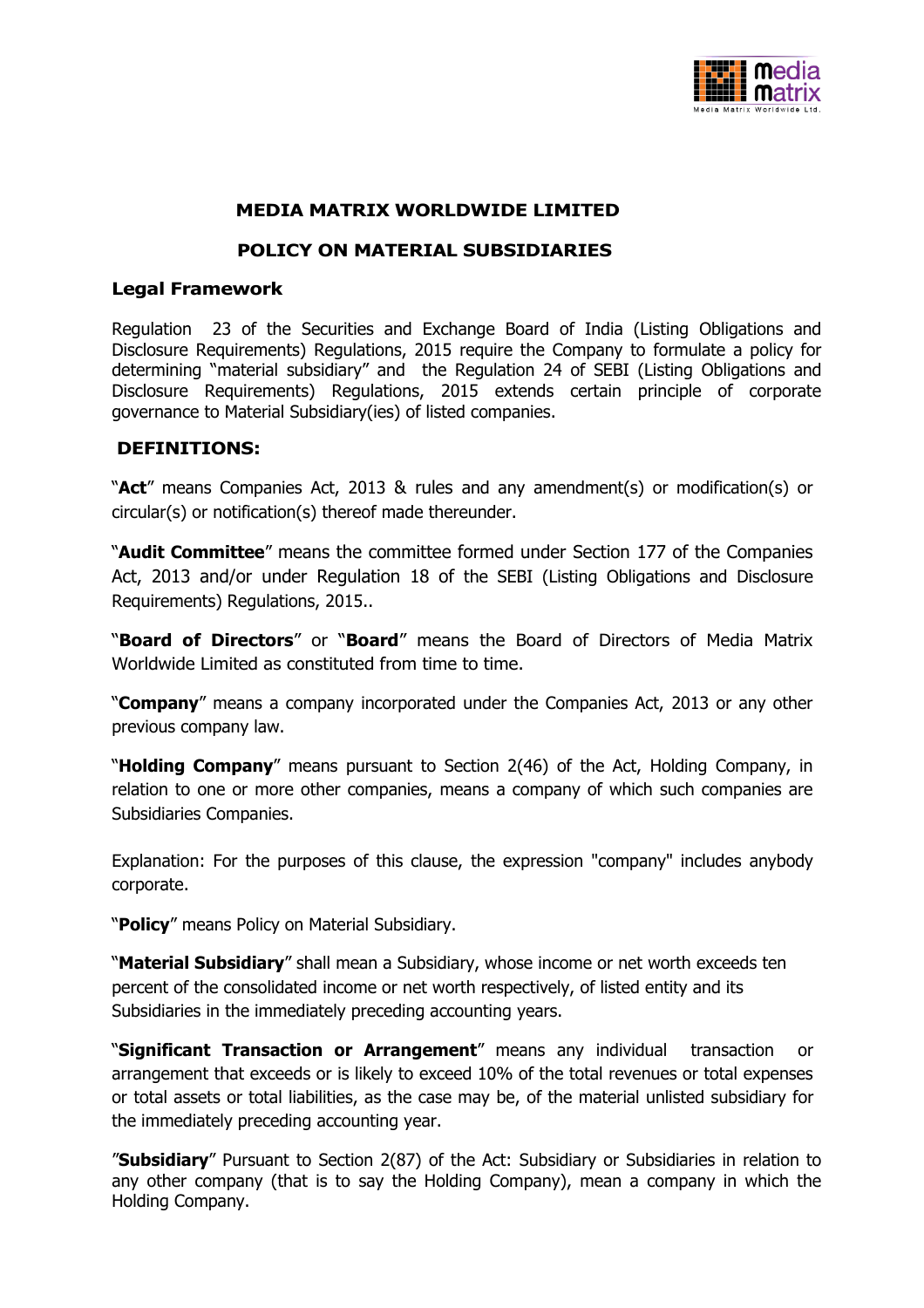

i. Controls the composition of the Board of Directors

The term **"control"** shall include the right to appoint majority of the directors or to control the management or policy decisions exercisable by a person or persons acting individually or in concert, directly or indirectly, including by virtue of their shareholding or management rights or shareholders agreements or voting agreements or in any other manner.

ii. Exercise or controls more than one half of the total voting power either at its own or together with one or more of its Subsidiary Companies:

Provided that such class or classes of Holding Companies as may be prescribed shall not have layers of Subsidiaries beyond such numbers as may be prescribed.

Explanation: For the purpose of this definition:

- a. A company shall be deemed to be a Subsidiary Company of the Holding Company even if the control referred to in clause (i) or (ii) above is of another Subsidiary Company of the Holding Company;
- b. The composition of a company's Board of Directors shall be deemed to be controlled by another company if that other company by exercise of some power exercisable by it at its discretion can appoint or remove all or a majority of the directors;
- c. The expression "company" includes body corporate;
- d. "layer" in relation to a Holding Company means its Subsidiary or Subsidiaries.

**"Regulations"** mean SEBI (Listing Obligations and Disclosure Requirements) Regulations, 2015 and any amendment(s) or modification(s) or circular(s) or notification(s) thereof made thereunder.

## **GUIDING PRINCIPLES**

"Material Subsidiary" of the Company would be identified, if any, as one time exercise and such exercise shall be done during each financial year and the conclusion placed before the Audit Committee and the Board of the Company. The identification shall be exercised soon after preparation of annual accounts and the outcome shall be placed before the Audit Committee or Board, as the case may be, in the meeting where the Annual Audited Accounts of the Company are considered.

## **Provisions with regard to Material Subsidiary**

- $\geq$  At least one independent director on the Board of Directors of the Holding Company shall be a director on the Board of Directors of a unlisted **Material Subsidiary,**  incorporated in India or not
- $\geq$  The Audit Committee of the Board of the Company shall review the financial statements, in particular, the investments made by the unlisted Subsidiary company;
- ➢ The Minutes of the meetings of the Board of Directors of the unlisted Subsidiary shall be placed before the Board of the Company.
- $\triangleright$  The management shall periodically bring to the attention of the Board of Directors of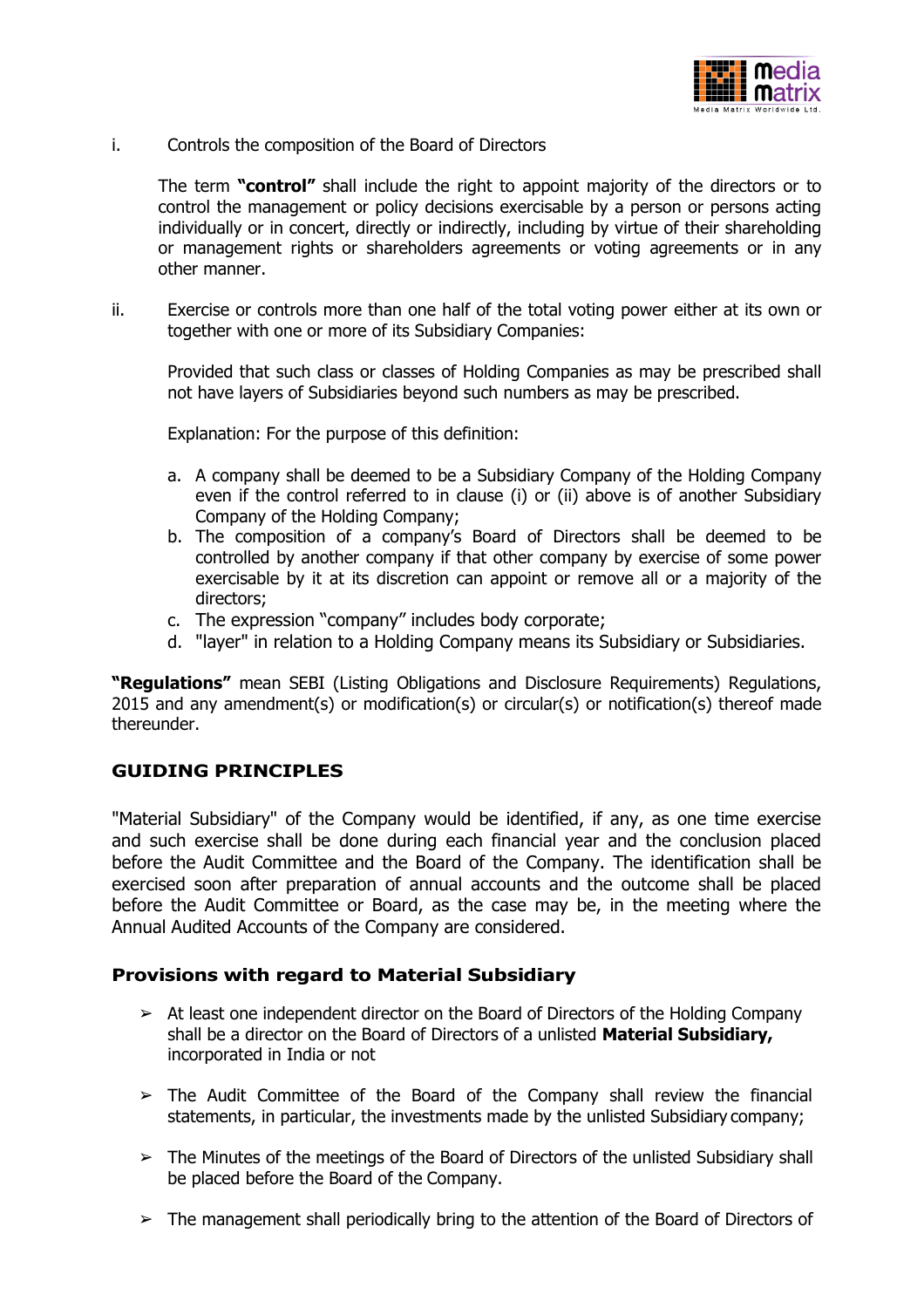

the Company, a statement of all Significant Transactions and Arrangements entered into by the material unlisted subsidiary company.

- $\geq$  Subsidiary company shall not either by its own or through its nominees, holds any shares in its holding company and no holding company shall allot or transfer its shares to any of its subsidiary companies. Nothing contained in this clause shall apply in the following circumstances:
	- i) Where the subsidiary company holds such shares as the legal representative of a deceased member of the holding company; or
	- ii) Where the subsidiary company holds such shares as a trustee; or
	- iii) Where the subsidiary company is a shareholder even before it became a subsidiary company of the holding company.
- $\geq$  The Company shall not dispose of shares in its material subsidiary which would reduce its shareholding (either on its own or together with other subsidiaries) to **less than (or equal to) fifty percent** or cease the exercise of control over the subsidiary without passing a special resolution in its General Meeting except in cases where such divestment is made under a scheme of arrangement duly approved by a Court/Tribunal [, or under a resolution plan duly approved under section 31 of the Insolvency code and such event is disclosed to the recognized stock exchanges within one day of the resolution plan being approved.
- $\geq$  The Company shall not sell, dispose of or lease the assets amounting to more than twenty percent of the assets of the material subsidiary on an aggregate basis during a financial year except in cases where such sale, disposal, lease as the case may be is made under a scheme of arrangement duly approved by the Court /Tribunal [, or under a resolution plan duly approved under section 31 of the Insolvency code and such event is disclosed to the recognized stock exchanges within one day of the resolution plan being approved.
- $\triangleright$  The Company shall include particulars of its subsidiary companies in its annual filing.
- $\geq$  The Board of Directors of the listed Holding Company should quarterly review the statement of all significant transactions and arrangements entered into by the **unlisted Subsidiary Company**. The term "significant transaction or arrangement" shall mean any individual transaction or arrangement that exceeds or is likely to exceed 10% of the total revenues or total expenses or total assets or total liabilities, as the case may be, of the unlisted Subsidiary for the immediately preceding accounting year.
- ➢ Every material unlisted Subsidiaries incorporated in India shall undertake secretarial audit and shall annex with its annual report, a secretarial audit report, given by a company secretary in practice, in such form as may be specified with effect from the year ended March 31, 2019.

#### **Disclosures**

This Policy shall be disclosed on the website of the Company and a web link thereto shall be provided in the Annual Report of the Company.

#### **Amendments**

The Board of Directors of the Company may subject to applicable laws is entitled to amend,